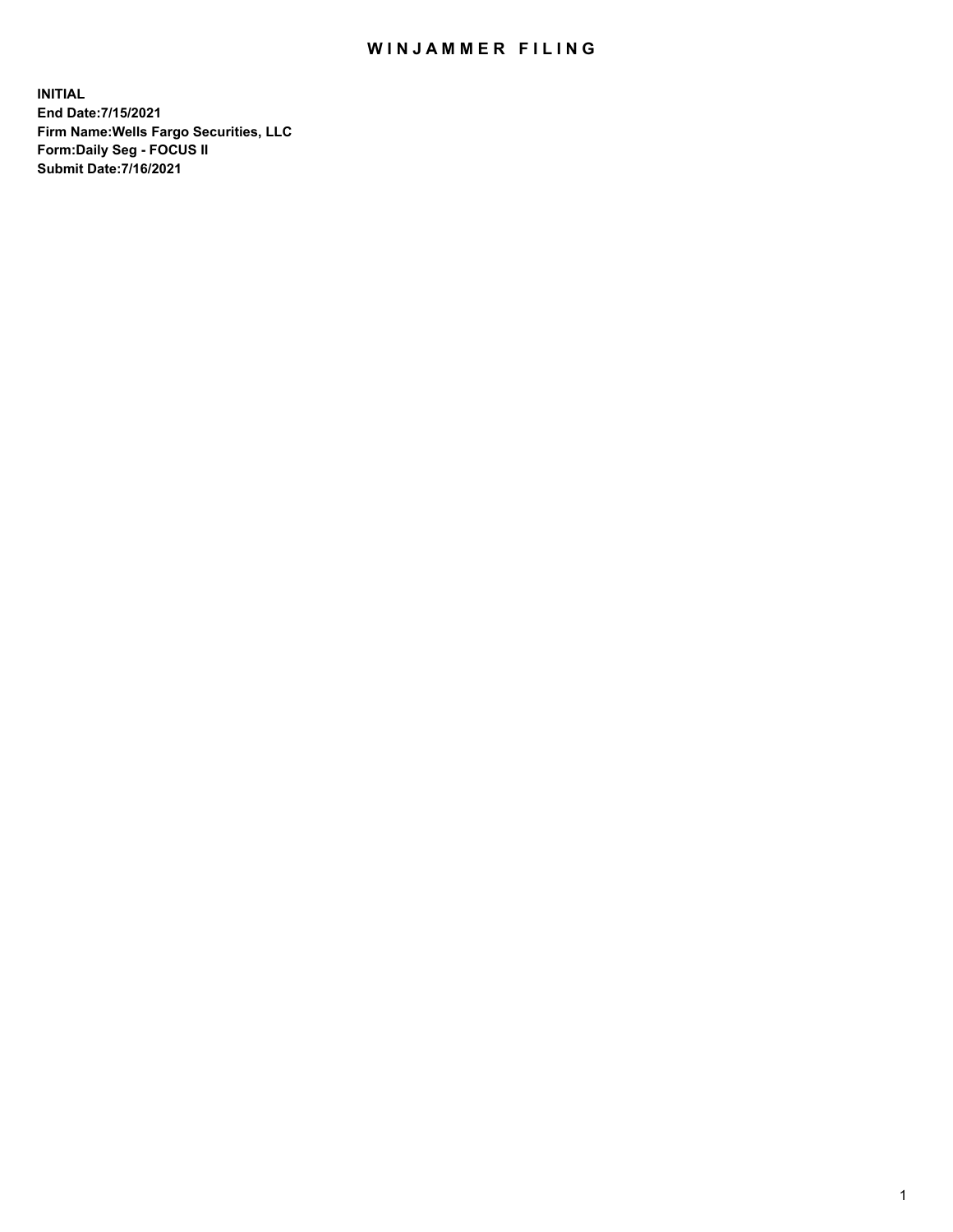**INITIAL End Date:7/15/2021 Firm Name:Wells Fargo Securities, LLC Form:Daily Seg - FOCUS II Submit Date:7/16/2021 Daily Segregation - Cover Page**

| Name of Company                                                                                                                                                                                                                                                                                                                | <b>Wells Fargo Securities LLC</b>                                         |
|--------------------------------------------------------------------------------------------------------------------------------------------------------------------------------------------------------------------------------------------------------------------------------------------------------------------------------|---------------------------------------------------------------------------|
| <b>Contact Name</b>                                                                                                                                                                                                                                                                                                            | <b>James Gnall</b>                                                        |
| <b>Contact Phone Number</b>                                                                                                                                                                                                                                                                                                    | 917-699-6822                                                              |
| <b>Contact Email Address</b>                                                                                                                                                                                                                                                                                                   | james.w.gnall@wellsfargo.com                                              |
| FCM's Customer Segregated Funds Residual Interest Target (choose one):<br>a. Minimum dollar amount: ; or<br>b. Minimum percentage of customer segregated funds required:% ; or<br>c. Dollar amount range between: and; or<br>d. Percentage range of customer segregated funds required between:% and%.                         | 270,000,000<br>$\overline{\mathbf{0}}$<br>0 <sub>0</sub><br>00            |
| FCM's Customer Secured Amount Funds Residual Interest Target (choose one):<br>a. Minimum dollar amount: ; or<br>b. Minimum percentage of customer secured funds required:%; or<br>c. Dollar amount range between: and; or<br>d. Percentage range of customer secured funds required between:% and%.                            | 40,000,000<br>$\overline{\mathbf{0}}$<br>0 <sub>0</sub><br>0 <sub>0</sub> |
| FCM's Cleared Swaps Customer Collateral Residual Interest Target (choose one):<br>a. Minimum dollar amount: ; or<br>b. Minimum percentage of cleared swaps customer collateral required:% ; or<br>c. Dollar amount range between: and; or<br>d. Percentage range of cleared swaps customer collateral required between:% and%. | 375,000,000<br><u>0</u><br>00<br>00                                       |

Attach supporting documents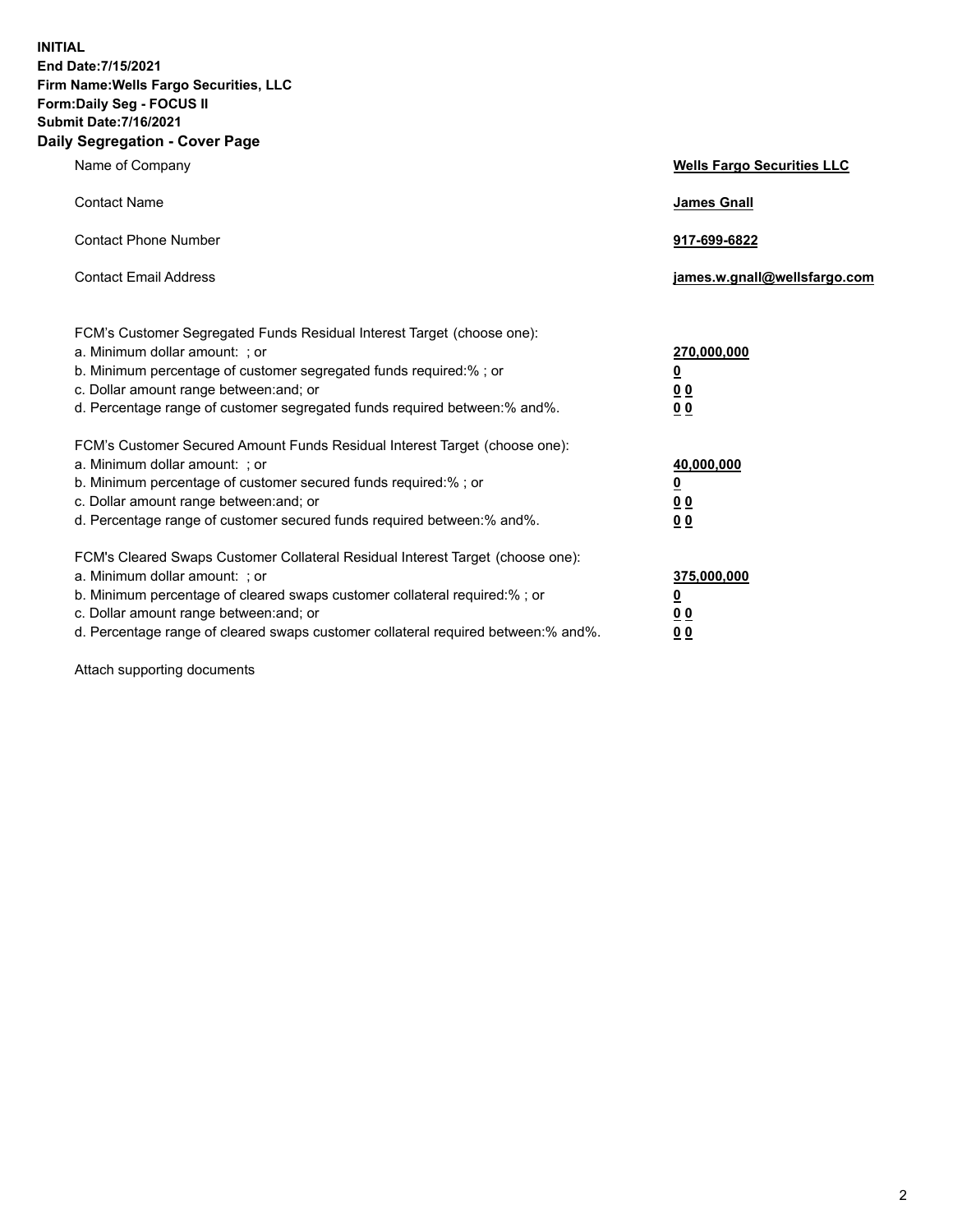**INITIAL End Date:7/15/2021 Firm Name:Wells Fargo Securities, LLC Form:Daily Seg - FOCUS II Submit Date:7/16/2021**

## **Daily Segregation - Secured Amounts**

|     | Foreign Futures and Foreign Options Secured Amounts                                                        |                                                       |
|-----|------------------------------------------------------------------------------------------------------------|-------------------------------------------------------|
|     | Amount required to be set aside pursuant to law, rule or regulation of a foreign                           | $0$ [7305]                                            |
|     | government or a rule of a self-regulatory organization authorized thereunder                               |                                                       |
| 1.  | Net ledger balance - Foreign Futures and Foreign Option Trading - All Customers                            |                                                       |
|     | A. Cash                                                                                                    | 232,730,966 [7315]                                    |
|     | B. Securities (at market)                                                                                  | 203,481,909 [7317]                                    |
| 2.  | Net unrealized profit (loss) in open futures contracts traded on a foreign board of trade                  | -23,453,182 [7325]                                    |
| 3.  | Exchange traded options                                                                                    |                                                       |
|     | a. Market value of open option contracts purchased on a foreign board of trade                             | 28 [7335]                                             |
|     | b. Market value of open contracts granted (sold) on a foreign board of trade                               | -12,167 [7337]                                        |
| 4.  | Net equity (deficit) (add lines 1. 2. and 3.)                                                              | 412,747,554 [7345]                                    |
| 5.  | Account liquidating to a deficit and account with a debit balances - gross amount                          | 12,419,937 [7351]                                     |
|     | Less: amount offset by customer owned securities                                                           | -12,419,440 [7352] 497 [7354]                         |
| 6.  | Amount required to be set aside as the secured amount - Net Liquidating Equity                             | 412,748,051 [7355]                                    |
|     | Method (add lines 4 and 5)                                                                                 |                                                       |
| 7.  | Greater of amount required to be set aside pursuant to foreign jurisdiction (above) or line<br>6.          | 412,748,051 [7360]                                    |
|     | FUNDS DEPOSITED IN SEPARATE REGULATION 30.7 ACCOUNTS                                                       |                                                       |
| 1.  | Cash in banks                                                                                              |                                                       |
|     |                                                                                                            |                                                       |
|     | A. Banks located in the United States                                                                      | 64,929,296 [7500]                                     |
|     | B. Other banks qualified under Regulation 30.7                                                             | 32,898,302 [7520] 97,827,598                          |
|     |                                                                                                            | [7530]                                                |
| 2.  | Securities                                                                                                 |                                                       |
|     | A. In safekeeping with banks located in the United States                                                  | 126,803,298 [7540]                                    |
|     | B. In safekeeping with other banks qualified under Regulation 30.7                                         | 0 [7560] 126,803,298 [7570]                           |
| 3.  | Equities with registered futures commission merchants                                                      |                                                       |
|     | A. Cash                                                                                                    | 74,734,686 [7580]                                     |
|     | <b>B.</b> Securities                                                                                       | 96,696,035 [7590]                                     |
|     | C. Unrealized gain (loss) on open futures contracts                                                        | 47,530,905 [7600]                                     |
|     | D. Value of long option contracts                                                                          | 28 [7610]                                             |
|     | E. Value of short option contracts                                                                         | <mark>-12,167</mark> [7615] <b>123,887,677</b> [7620] |
| 4.  | Amounts held by clearing organizations of foreign boards of trade                                          |                                                       |
|     | A. Cash                                                                                                    | $0$ [7640]                                            |
|     | <b>B.</b> Securities                                                                                       | $0$ [7650]                                            |
|     | C. Amount due to (from) clearing organization - daily variation                                            | $0$ [7660]                                            |
|     | D. Value of long option contracts                                                                          | $0$ [7670]                                            |
|     | E. Value of short option contracts                                                                         | 0 [7675] 0 [7680]                                     |
| 5.  | Amounts held by members of foreign boards of trade                                                         |                                                       |
|     | A. Cash                                                                                                    | -33,057,569 [7700]                                    |
|     | <b>B.</b> Securities                                                                                       | 200,113,806 [7710]                                    |
|     | C. Unrealized gain (loss) on open futures contracts                                                        | 17,991,118 [7720]                                     |
|     | D. Value of long option contracts                                                                          | $0$ [7730]                                            |
|     | E. Value of short option contracts                                                                         | 0 <sup>[7735]</sup> 185,047,355 <sup>[7740]</sup>     |
| 6.  | Amounts with other depositories designated by a foreign board of trade                                     | 0 [7760]                                              |
| 7.  | Segregated funds on hand                                                                                   | $0$ [7765]                                            |
| 8.  | Total funds in separate section 30.7 accounts                                                              | 533,565,928 [7770]                                    |
| 9.  | Excess (deficiency) Set Aside for Secured Amount (subtract line 7 Secured Statement<br>Page 1 from Line 8) | 120,817,877 [7380]                                    |
| 10. | Management Target Amount for Excess funds in senarate section 30.7 accounts                                | 40.000.000.177801                                     |

- 10. Management Target Amount for Excess funds in separate section 30.7 accounts **40,000,000** [7780]
- 11. Excess (deficiency) funds in separate 30.7 accounts over (under) Management Target **80,817,877** [7785]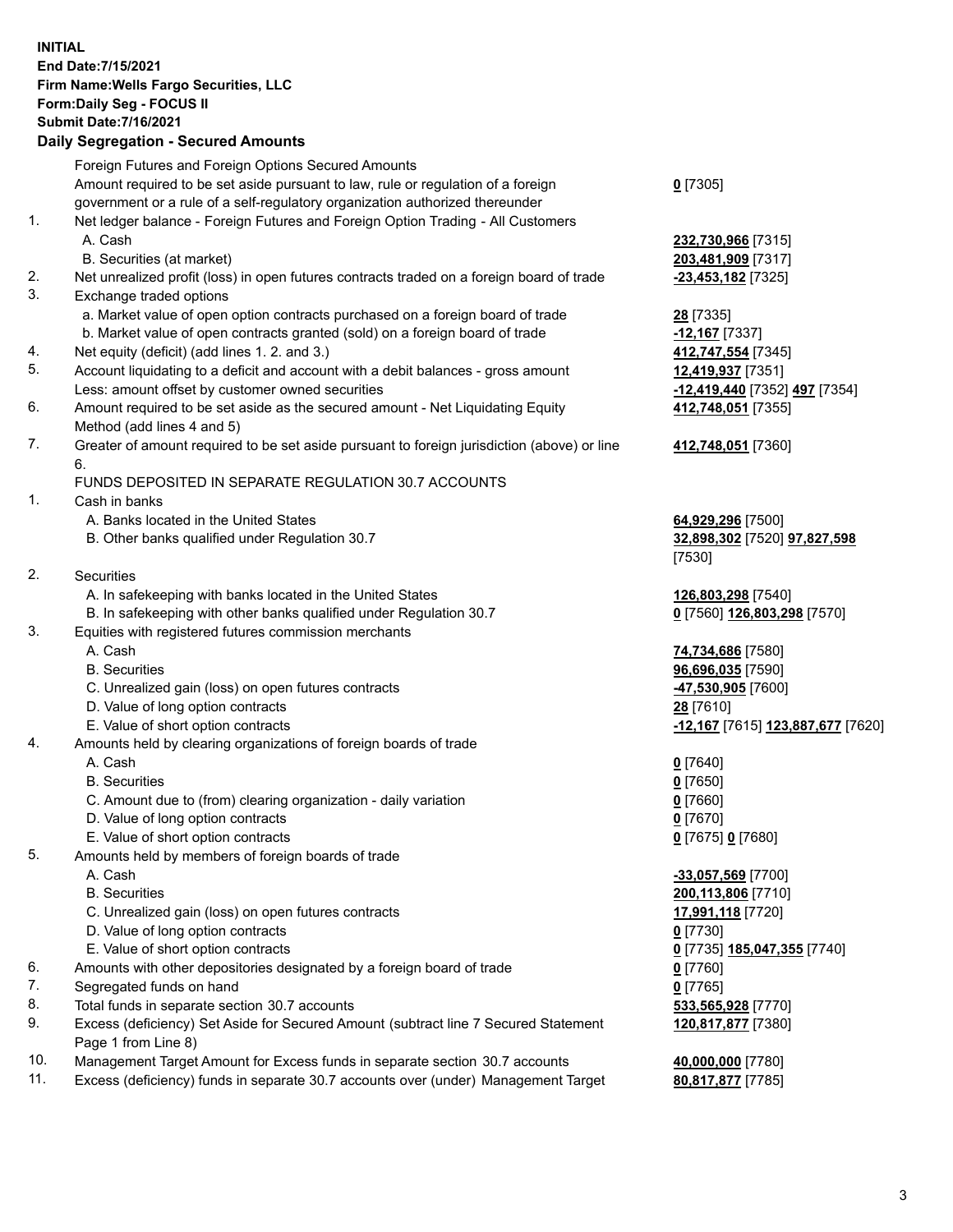**INITIAL End Date:7/15/2021 Firm Name:Wells Fargo Securities, LLC Form:Daily Seg - FOCUS II Submit Date:7/16/2021 Daily Segregation - Segregation Statement** SEGREGATION REQUIREMENTS(Section 4d(2) of the CEAct) 1. Net ledger balance A. Cash **3,898,365,607** [7010] B. Securities (at market) **1,940,149,260** [7020] 2. Net unrealized profit (loss) in open futures contracts traded on a contract market **-1,045,900,749** [7030] 3. Exchange traded options A. Add market value of open option contracts purchased on a contract market **1,260,834,088** [7032] B. Deduct market value of open option contracts granted (sold) on a contract market **-1,326,526,908** [7033] 4. Net equity (deficit) (add lines 1, 2 and 3) **4,726,921,298** [7040] 5. Accounts liquidating to a deficit and accounts with debit balances - gross amount **130,924,955** [7045] Less: amount offset by customer securities **-129,960,134** [7047] **964,821** [7050] 6. Amount required to be segregated (add lines 4 and 5) **4,727,886,119** [7060] FUNDS IN SEGREGATED ACCOUNTS 7. Deposited in segregated funds bank accounts A. Cash **148,627,964** [7070] B. Securities representing investments of customers' funds (at market) **190,134,282** [7080] C. Securities held for particular customers or option customers in lieu of cash (at market) **868,827,483** [7090] 8. Margins on deposit with derivatives clearing organizations of contract markets A. Cash **1,915,892,120** [7100] B. Securities representing investments of customers' funds (at market) **1,090,132,256** [7110] C. Securities held for particular customers or option customers in lieu of cash (at market) **1,071,321,777** [7120] 9. Net settlement from (to) derivatives clearing organizations of contract markets **12,054,976** [7130] 10. Exchange traded options A. Value of open long option contracts **1,260,834,088** [7132] B. Value of open short option contracts **-1,326,526,908** [7133] 11. Net equities with other FCMs A. Net liquidating equity **0** [7140] B. Securities representing investments of customers' funds (at market) **0** [7160] C. Securities held for particular customers or option customers in lieu of cash (at market) **0** [7170] 12. Segregated funds on hand **0** [7150] 13. Total amount in segregation (add lines 7 through 12) **5,231,298,038** [7180] 14. Excess (deficiency) funds in segregation (subtract line 6 from line 13) **503,411,919** [7190]

- 15. Management Target Amount for Excess funds in segregation **270,000,000** [7194]
- 16. Excess (deficiency) funds in segregation over (under) Management Target Amount Excess

**233,411,919** [7198]